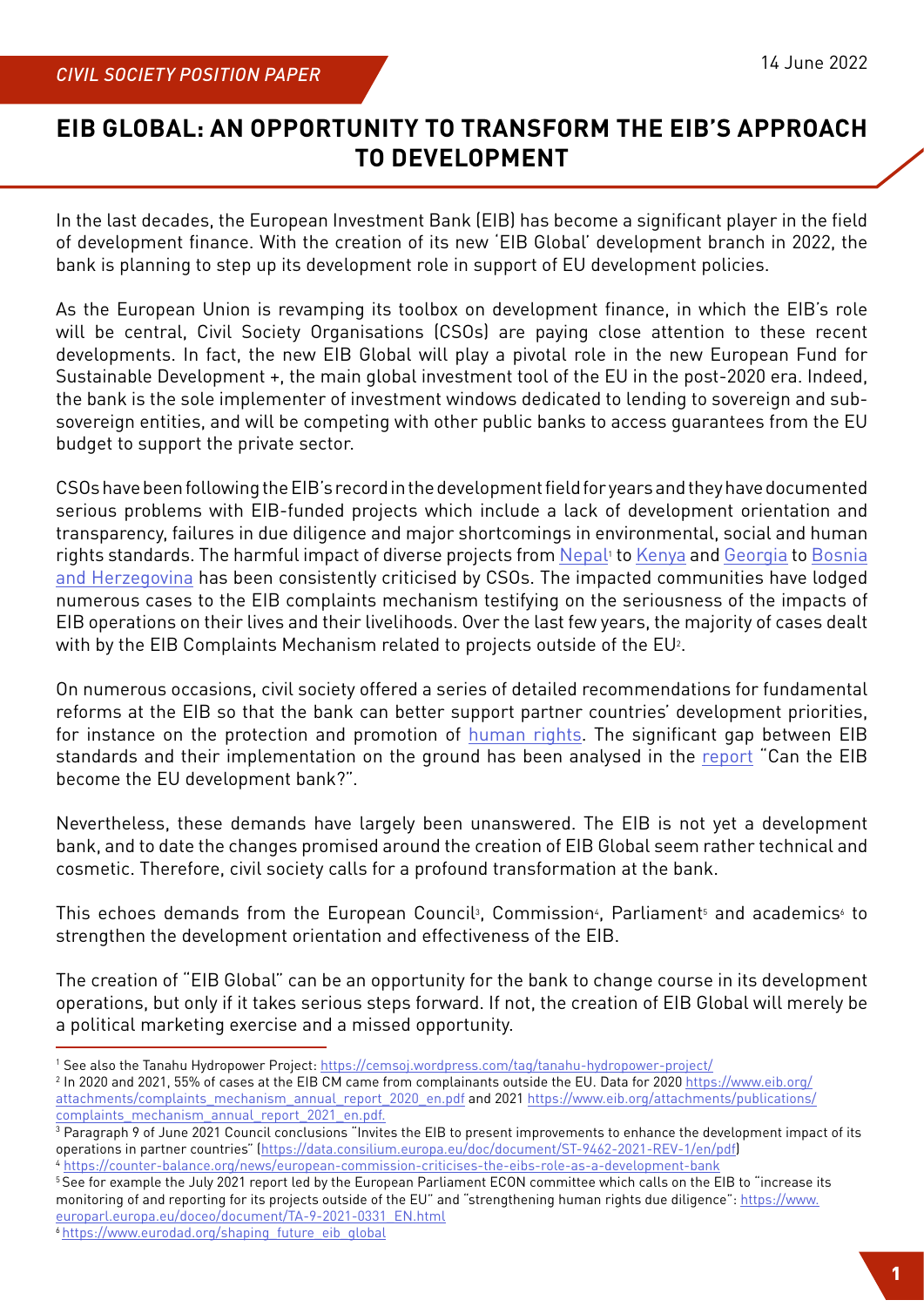This position paper seeks to inform decision makers at the EIB, as well as its shareholders and the EU institutions to which the bank is accountable, of the key principles and demands formulated by civil society to guide the future operations of EIB Global.

- **1** All EIB operations outside the EU should demonstrate clear development additionality and contribution towards **long-term structural transformation into socially and environmentally sustainable and equitable societies**, rooted in the recipient country's national development goals. Evaluation studies which go beyond short-term impact assessment should accompany this goal by demonstrating how countries strengthened the transformation of their socioeconomic base through increased productive investment and enhanced quality of public services.
- **Investment and strengthening of public goods and services** should be a priority and primary goal for all EIB-funded projects rather than a secondary aim. Public goods and services are essential pillars for pandemic recovery and resilience and also provide positive spill-over effects for the local economy and consequently contribute to long term economic development. **2**
- **3** The EIB operations outside of Europe are based on the general principles guiding EU external action as set forth in Article 21 of the Treaty on the European Union, such as supporting democracy and the rule of law, human rights and fundamental freedoms. These principles should guide its operations as a public bank tasked with a development mandate. **Focusing on a pro-poor sustainable development agenda** should be a priority rather than acting as a tool of economic competitiveness and diplomacy supporting geopolitical interests of the EU.
- **4 EIB Global must ensure inclusive and meaningful consultation and engagement with communities impacted by its projects prior to their approval and throughout project implementation.** Specific measures should be implemented to include indigenous peoples, women, persons with disabilities and other vulnerable groups during the consultations.

EIB Global must ensure the implementation and documentation of the free prior and informed consent (FPIC) of indigenous communities before approving projects that affect them, their lands, territories, and resources, as required in the UN Declaration on the Rights of Indigenous Peoples. This requires timely and proper identification and recognition of all the affected communities, and culturally appropriate consultation mechanisms.

Self-identification as indigenous or tribal shall be regarded as a fundamental criterion to determine the groups to which the Convention applies and the reasons for excluding the application of indigenous people's standards should be published and disseminated as soon as such a decision is adopted, so that the affected people can challenge it.

Human rights defenders have been subjected to reprisals in the context of projects supported by the EIB<sup>7</sup>. To ensure participation is free of intimidation and coercion, EIB Global should develop protocols to assess and mitigate reprisal risks and establish procedures to effectively respond to reprisals when they do occur. Reprisal risk assessments should identify restrictions to civic space, be country and project specific and based on consultations with affected communities and human rights defenders. The EIB should respond in a timely and effective manner to any threats or attacks carried out in reprisal, in consultation with the defenders at risk, to prevent future attacks and ensure the accountability of those at fault. This includes potential sanctions, withholding of disbursements or cancellation of contracts and disqualification from entering a contractual relationship with the EIB in the future.

<sup>7</sup> "Can the EIB become the 'EU development bank'?", Bankwatch Network and Counter Balance, [https://counter-balance.org/media/](https://counter-balance.org/media/episode-13-can-the-eib-become-development-bank) [episode-13-can-the-eib-become-development-bank](https://counter-balance.org/media/episode-13-can-the-eib-become-development-bank). See also "The EIB must walk the talk and uphold its zero-tolerance policy on reprisals against communities in Lamjung District, Nepal," FPIC & Rights Forum, LAHURNIP, and Accountability Counsel, [https://](https://accountabilitycounsel.org/2022/05/the-european-investment-bank-must-walk-the-talk-and-uphold-its-zero-tolerance-policy-on-reprisals-against-communities-in-lamjung-district-nepal/) [accountabilitycounsel.org/2022/05/the-european-investment-bank-must-walk-the-talk-and-uphold-its-zero-tolerance-policy-on](https://accountabilitycounsel.org/2022/05/the-european-investment-bank-must-walk-the-talk-and-uphold-its-zero-tolerance-policy-on-reprisals-against-communities-in-lamjung-district-nepal/)[reprisals-against-communities-in-lamjung-district-nepal/.](https://accountabilitycounsel.org/2022/05/the-european-investment-bank-must-walk-the-talk-and-uphold-its-zero-tolerance-policy-on-reprisals-against-communities-in-lamjung-district-nepal/)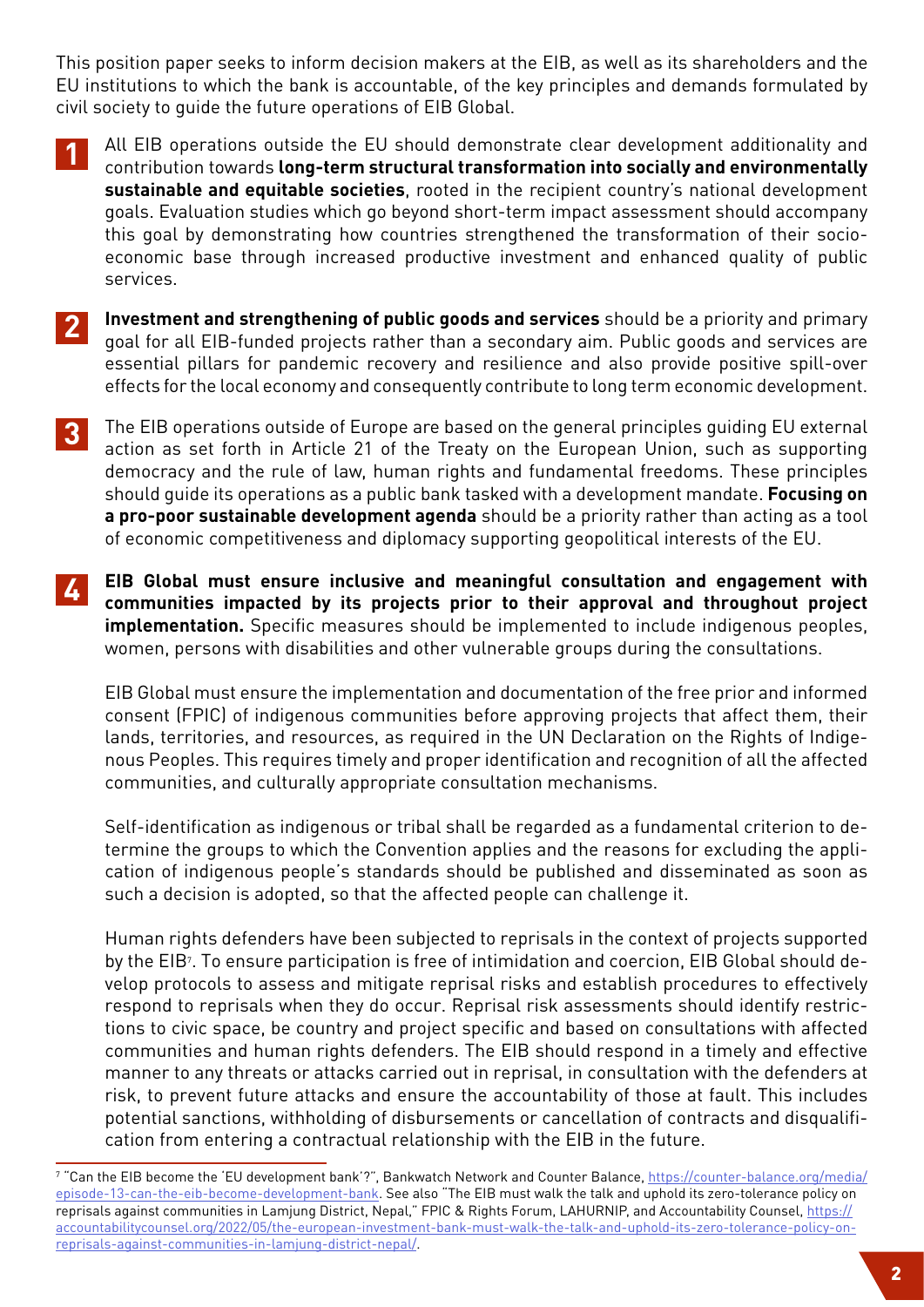Clients have an obvious conflict of interest that may prevent them from disclosing information that could potentially risk the approval of the project. To ensure independent and proper supervision of stakeholder engagement, ElB Global should not rely exclusively on information generated by the clients to identify project-affected people, determine the results of consultations with the communities, assess risks and prevent reprisals.

- **5** There is little participation of recipient countries in the bank's decision-making process, since the EIB governance structure is centred around its shareholders (the EU Member States) and European institutions (via the representatives of the European Commission and European External Action Service in its Board of Directors, for example). **EIB Global should modify its policies and governance structure to strengthen participation and ensure affected communities in recipient countries establish their own development strategies and priorities.** EIB Global should also be accountable for compliance with the principles stated in the Paris Declaration on Aid Effectiveness and Accra Agenda for Action (ownership, alignment, harmonisation, managing for results and mutual accountability).
- **6** EIB Global, especially when operating in fragile contexts, must ensure that local communities have knowledge about and **access to effective, independent and safe complaints mechanisms**  (an independent project-level grievance mechanism, a reinforced EIB Complaints Mechanism and access to the European Ombudsman), including the right to effective redress.

The EIB Complaints Mechanism (CM) is a key tool for anyone to seek remedy for harmful impacts of the bank's investments. Still, its independence and legitimacy have been jeopardised, for instance during a policy review process in 2018<sup>8</sup>. In recent years, complainants have raised issues related to the effectiveness and transparency of CM processes, over-reliance on data and information coming from project promoters<sup>9</sup> and a lack of authority to make sure that the CM's recommendations are properly implemented by the EIB. Therefore, **the CM should be reformed and its effectiveness and safe access should be reinforced so that it becomes a more meaningful and less risky avenue for impacted rights-holders and so that its cases result in rights-based remedy for complainants10.**

**7** As a body of the European Union, **the EIB should abide by EU transparency standards and principles**. Transparency of EIB operations, especially its active dissemination of information, remains limited. Despite reviewing its Transparency Policy, the bank is still failing to meet the EU's obligation to conduct its work as openly as possible. Official EIB's statistics are telling: only 60% of projects were disclosed at least 3 weeks in advance of their approval in 2020, while 96% were in 2010. Among those not disclosed in a timely manner were projects for which environmental and social impacts assessments were required.

**In April 2022, the European Ombudsman called on the EIB to improve transparency practices in relation to projects financed directly by the bank and those financed through financial**  intermediaries<sup>11</sup>. Among other things, the Ombudsman requested that the EIB inform the public about all the documents it holds which contain environmental information concerning the projects it finances, and disclose more information about any financial intermediary sub-projects that have a significant impact on the environment.

10 Recommended Policy Paper: Guiding Practice from the Policies of Independent Accountability Mechanisms [https://www.](https://www.accountabilitycounsel.org/2021/12/new-guide-for-making-accountability-mechanisms-more-effective/) [accountabilitycounsel.org/2021/12/new-guide-for-making-accountability-mechanisms-more-effective/](https://www.accountabilitycounsel.org/2021/12/new-guide-for-making-accountability-mechanisms-more-effective/) 11 <https://www.ombudsman.europa.eu/en/news-document/en/155122>

 $^{\rm 8}$  The 2018 Complaints Mechanism policy leaves room for EIB staff and services — those whose decisions may well be the cause of adverse impacts — to interfere with the CM's decisions, thus further weakening its capacity to operate independently for those in urgent need of redress.

<sup>9</sup> The conclusions report of the complaint on the Mombasa access road shows how the CM relied on information from the promoter's powerpoint presentation; See, point 5.1.2,page 14, [https://www.eib.org/en/about/accountability/complaints/cases/mombasa-port](https://www.eib.org/en/about/accountability/complaints/cases/mombasa-port-access-road)[access-road](https://www.eib.org/en/about/accountability/complaints/cases/mombasa-port-access-road)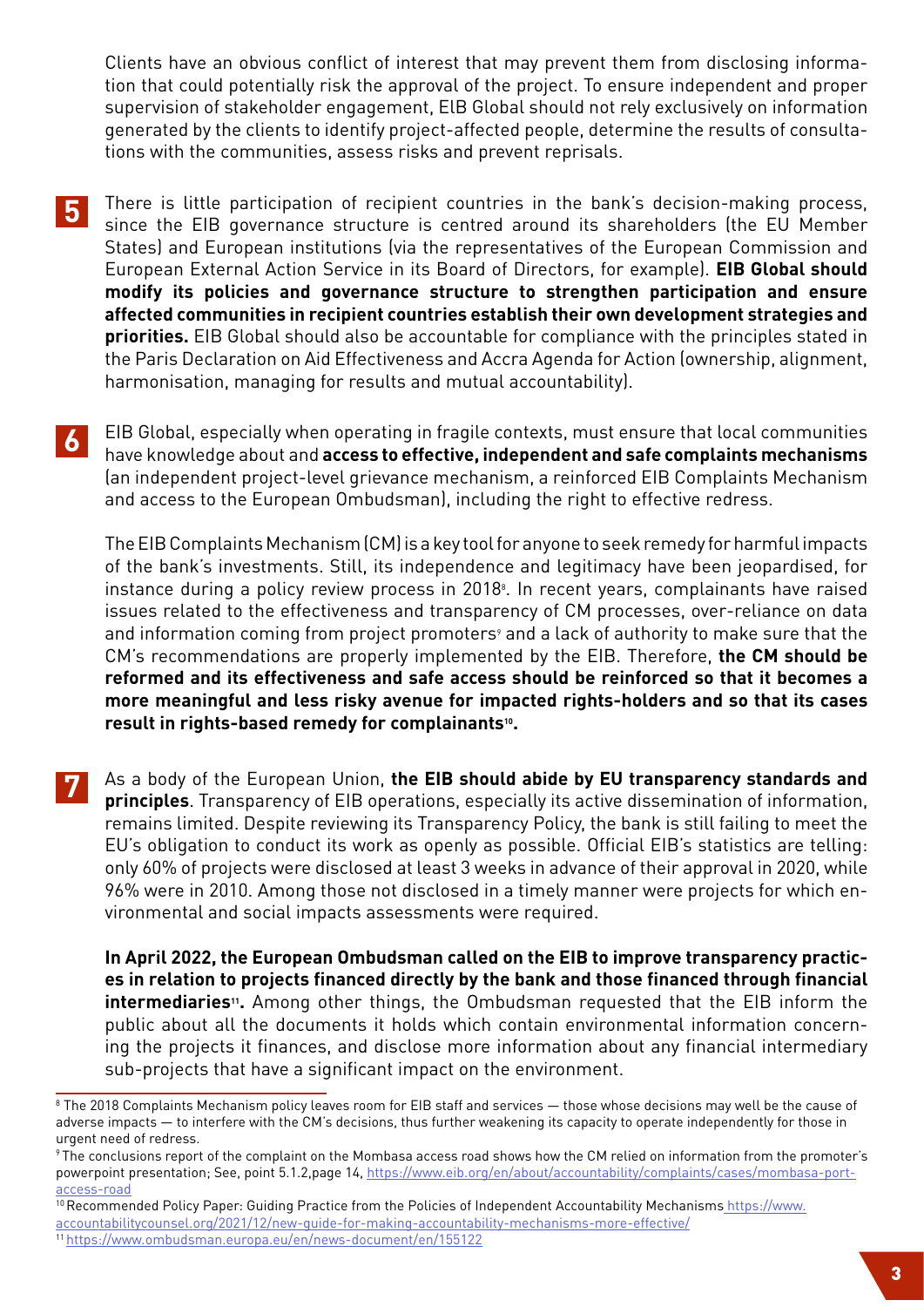Increased transparency is needed at the new EIB Global, especially for the people affected by EIB-financed projects, as well as for societies globally who should be given the information to understand the costs and benefits of EIB operations that are relevant to them. **In addition to transparency at the project level, EIB Global's decision-making structure - including its 'Advisory Board' - should operate in full transparency via disclosing its membership, agendas and minutes.**

**8** Following the adoption of the new Environmental and Social Sustainability Framework, **the EIB's environmental and social due diligence practices should be reviewed and strengthened**. Currently the quality of the bank's due diligence and monitoring remains insufficient.

The summary of the EIB's environmental and social appraisal is not made public before projects are approved by the Board which makes it impossible for civil society and project impacted people to meaningfully engage with the bank. Also the EIB does not indicate which of its standards apply to a project or if any derogation was granted. The EIB should pay heightened attention to the quality of Environmental and Social Impact Assessments, in order to adequately capture all impacts and to secure the right to a clean environment and sustainable development for project-impacted persons. Other important documents such as Resettlement Action Plans or Environmental and Social Management Systems should also meet the highest standards and be subject to consultations and approval by the impacted persons – achieving broad community support – in order for the EIB to approve them. **Ultimately, the EIB should not support any project which does not fully comply with all relevant environmental and social standards.**

- **9** The EIB does not have a dedicated system of **human rights due diligence**. Instead, it claims that it applies a 'human rights responsive environmental and social due diligence'. Concrete figures bring this approach into question. Since 2015, no standalone human rights impact assessments have been required by the EIB to be carried out by promoters. Meanwhile, the EIB keeps providing support to projects associated with human rights violations, as proven by more than 500 complaints submitted to the bank regarding human rights abuses for a single project in Kenya<sup>12</sup>. The existing social safeguards neither sufficiently prevent intimidation, threats and forced evictions nor protect the existence and wellbeing of the most vulnerable project stakeholders. The bank's new safeguards, known as the Environmental and Social Sustainability Framework (ESSF), did not incorporate proper human rights due diligence despite calls from global civil society and human rights related international bodies. Because of this, **the EIB must develop a Human Rights Strategy and adequate, publicly accessible procedures for human rights risks and impact assessments at project level**.
- **10** Despite being informed by CSOs working with project-impacted communities that harm caused<br>by EIB projects is rarely remodied and a UN report published in Eebruary 2022 reporting the by EIB projects is rarely remedied and a UN report published in February 2022 reporting the same<sup>13</sup>, the EIB has yet to begin to put in place a remedy framework that applies to all of its projects. The launch of EIB Global provides both an opportunity and need for EIB to demonstrate its commitment to sustainable development by embedding remedy throughout the investment cycle, from planning to supervision to response. **The EIB must commit to designing a rights-based remedy framework that incorporates the UN report's recommendations for all of its projects and undertake a public consultation on that design.**

<sup>&</sup>lt;sup>12</sup>The project in question is:<https://www.eib.org/en/projects/pipelines/all/20140546>. Only under the case SG/E/2018/44 there were more than 250 complaints. In 2018 a mediation process covered another 316 complainants under a different CM case. <sup>13</sup> "Remedy in Development Finance: Guidance and Practice," Office of the United Nations High Commissioner for Human Rights, [https://www.ohchr.org/sites/default/files/2022-03/Remedy-in-Development.pdf.](https://www.ohchr.org/sites/default/files/2022-03/Remedy-in-Development.pdf)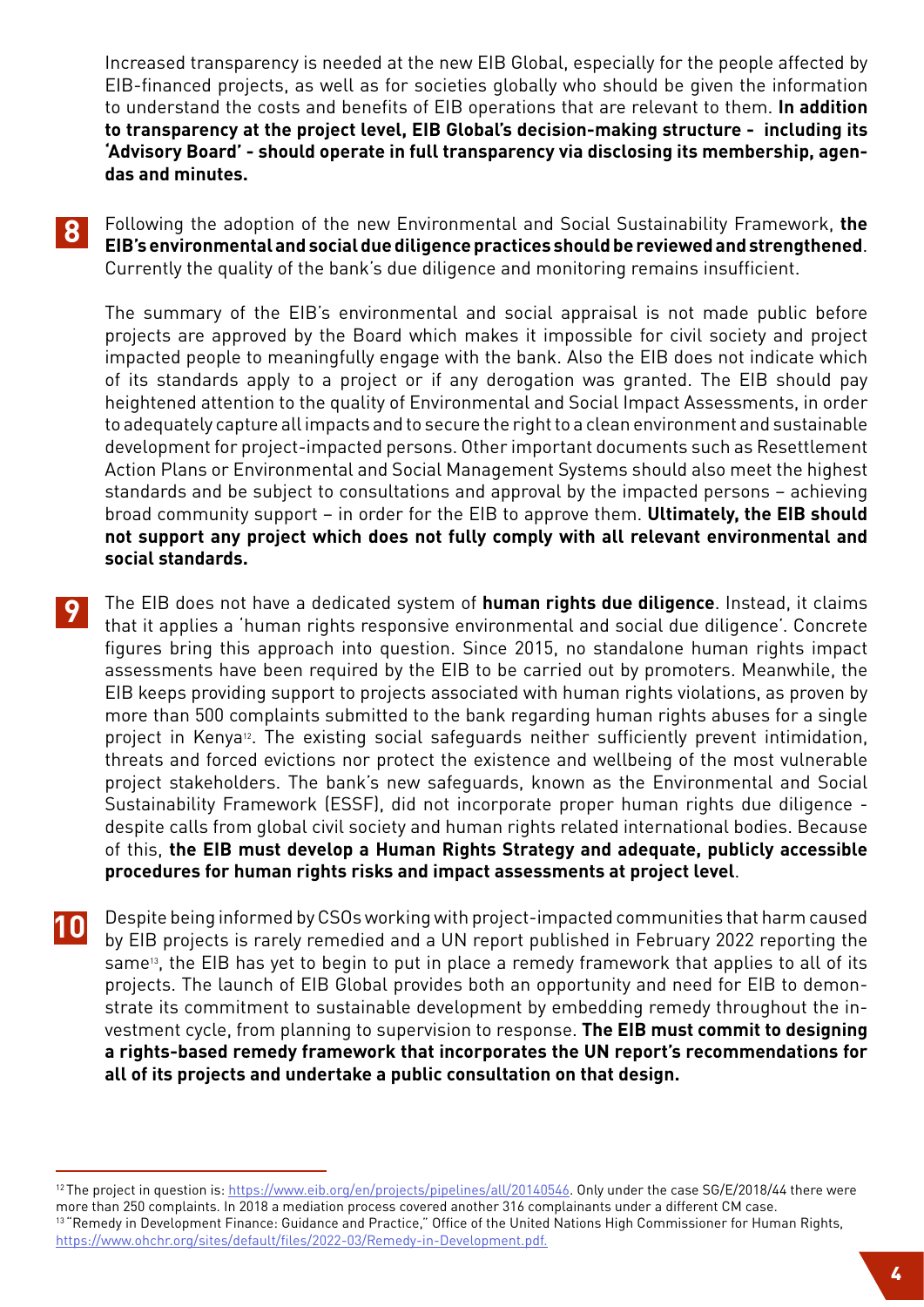

**11** In 2019, the EIB took a landmark decision to end support for fossil fuels, including for investments outside Europe. It also committed to unlocking €1 trillion in climate and environmental investments by 2030 and to earmark at least 50% of its finance to climate action and environmental sustainability. **In light of the climate emergency, the EIB must swiftly deliver on its climate commitments and align all its operations with the objectives of the Paris Agreement.** In pursuing these objectives, it is of the utmost importance that the EIB strictly requires all its environmental and social standards and the "Do No Harm Principle" to be strictly implemented.

Nevertheless, concerns over the climate impacts of the development model promoted by the EIB remain legitimate. For example, the bank is supporting the expansion of ports and roads for exporting raw materials, as well as airports, special economic zones and logistical centres. **The gigantic scale and global nature of this infrastructure will have a devastating impact on the climate.** Mega-corridors all over the world are based on high-carbon transport (e.g airports and motorways) and energy infrastructure (including fossil fuels). As a result, this infrastructure agenda does not fit with the EIB's recent commitments to align with the objectives of the Paris Agreement, nor is it compatible with the European Green Deal. **The EIB should instead aim to support infrastructure that prioritises social and environmental justice and is demanded by communities in the global South**, instead of scaling up efforts to de-risk projects which harm the poorest and most marginalised communities. EIB Global's interventions should be recentred around the public good for a truly just ecological transition that meets the needs of people and their territories.

## *SIGNATORIES*







CEE Bankwatch Network







Community Empowerment and Social Justice Network



Ecolur



Accountability Counsel **Arab Watch Coalition** Balkani Wildlife Society

Counter

**Balance** 



Cairo Institute for Human Rights Studies

Defenders in Development Campaign



Counter Balance

Challenging

Investment **Banks** 

Public

european network on debt and development

European Network on Debt and Development



FIDH - International Federation for Human Rights